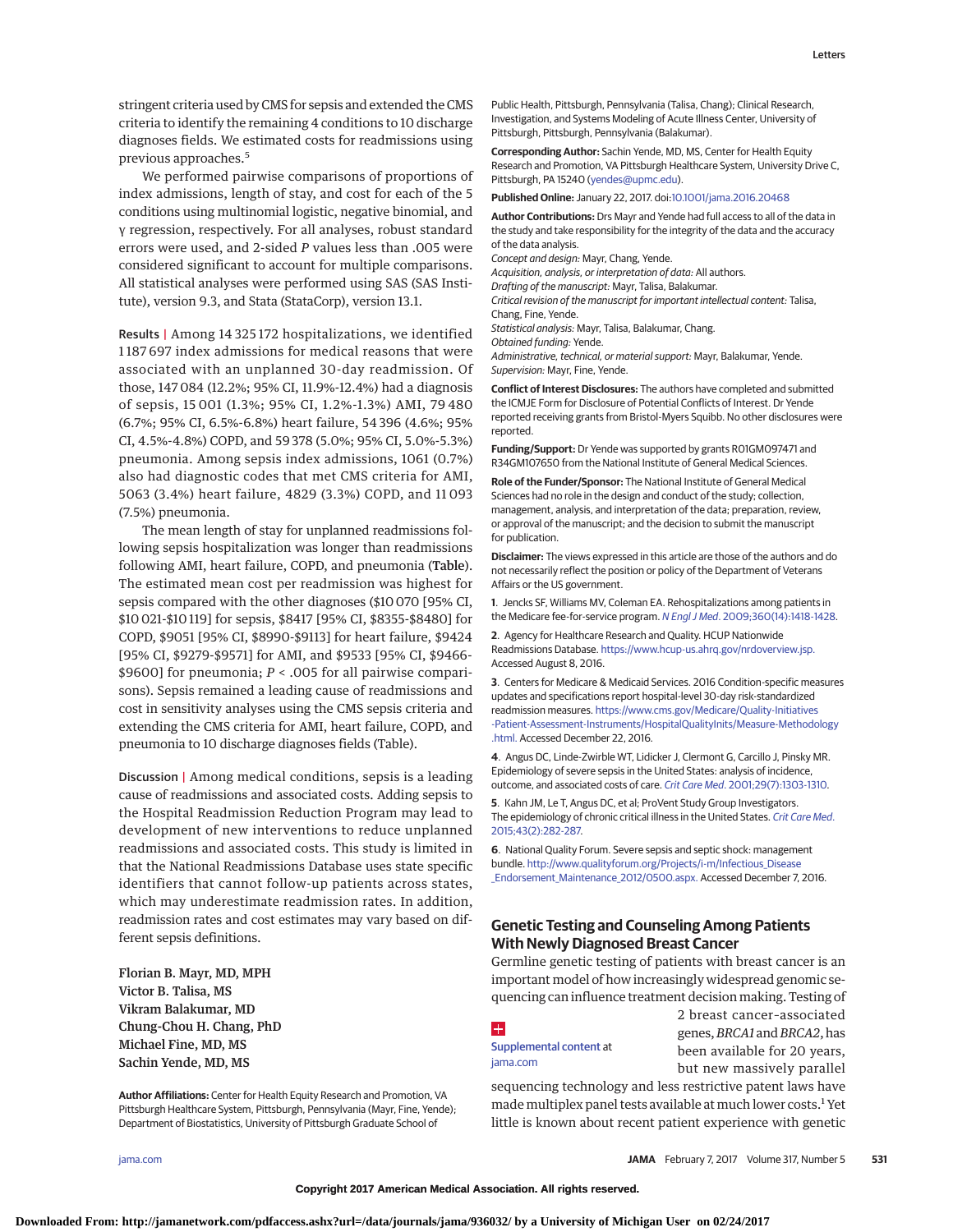|                                       | All Patients <sup>b</sup> |                         | High-Risk Patients Onlyc |                          |                                           |                     |  |
|---------------------------------------|---------------------------|-------------------------|--------------------------|--------------------------|-------------------------------------------|---------------------|--|
|                                       |                           | Weighted Mean or %      |                          | Weighted Mean or %       | <b>Relative Risk of No GeneticTesting</b> |                     |  |
| Characteristic <sup>a</sup>           | No. (%)                   | $(95%$ CI) <sup>d</sup> | No. (%)                  | $(95\%$ CI) <sup>d</sup> | Unadjusted <sup>e</sup>                   | Adjustedf           |  |
| Age at survey administration, y       |                           |                         |                          |                          |                                           |                     |  |
| Mean (SD)                             | 61.9(11)                  | 62.0                    | 58.6(13)                 | 58.9                     | $1.04(1.03-1.04)^{9}$                     | $1.04(1.03-1.05)$   |  |
| Race/ethnicityh                       |                           |                         |                          |                          |                                           |                     |  |
| Non-Hispanic white                    | 1350 (53.4)               | 56.8 (54.7-58.8)        | 406(52.5)                | 55.9 (52.2-59.6)         | 1 [Reference]                             | 1 [Reference]       |  |
| Non-Hispanic black                    | 445 (17.6)                | $17.8(16.2-19.4)$       | 134(17.3)                | 17.6 (14.7-20.5)         | $1.14(0.94-1.39)$                         | $1.13(0.93-1.37)$   |  |
| Hispanic                              | 442 (17.5)                | $13.9(12.6-15.3)$       | 140(18.1)                | $14.7(12.2-17.1)$        | $0.97(0.76 - 1.10)$                       | $1.18(0.92 - 1.52)$ |  |
| Asian                                 | 222(8.8)                  | $8.9(7.7-10.0)$         | 69(8.9)                  | $8.8(6.8-10.9)$          | $1.10(0.85 - 1.43)$                       | $1.39(1.04-1.85)$   |  |
| Missing                               | 70(2.8)                   | $2.7(2.0-3.3)$          | 24(3.1)                  | $3.0(1.8-4.3)$           |                                           |                     |  |
| Education                             |                           |                         |                          |                          |                                           |                     |  |
| High school or less                   | 750 (29.5)                | $27.7(25.9-29.6)$       | 224(29.0)                | 26.7 (23.4-29.9)         | 1 [Reference]                             | 1 [Reference]       |  |
| At least some college                 | 1752 (69.3)               | 71.2 (69.3-73.0)        | 539 (69.7)               | 72.2 (68.9-75.5)         | $0.73(0.62 - 0.86)$                       | $1.00(0.81-1.23)$   |  |
| Missing                               | 30(1.2)                   | $1.1(0.7-1.5)$          | 10(1.3)                  | $1.1(0.4-1.9)$           |                                           |                     |  |
| Insurance status                      |                           |                         |                          |                          |                                           |                     |  |
| Private                               | 1309 (51.8)               | 52.7 (50.7-54.8)        | 416(53.8)                | 54.6 (50.9-58.4)         | 1 [Reference]                             | 1 [Reference]       |  |
| Medicaid or other public<br>insurance | 385 (15.2)                | $14.2(12.8-15.6)$       | 125(16.2)                | $15.1(12.5-17.7)$        | $1.35(1.08-1.69)$                         | $0.98(0.76-1.26)$   |  |
| Medicare                              | 722 (28.6)                | 28.8 (26.9-30.7)        | 190(24.6)                | 25.1 (21.8-28.4)         | $1.82(1.54-2.14)$                         | $0.94(0.78-1.13)$   |  |
| None                                  | 13(0.5)                   | $0.6(0.2-0.9)$          | 5(0.6)                   | $0.8(0.1-1.6)$           |                                           |                     |  |
| Missing                               | 100(4.0)                  | $3.7(2.9-4.4)$          | 37(4.8)                  | $4.4(2.9-5.9)$           |                                           |                     |  |
| Income of household, \$               |                           |                         |                          |                          |                                           |                     |  |
| ≥90 000                               | 615(24.3)                 | 25.8 (23.9-27.6)        | 195(25.2)                | 27.8 (24.4-31.3)         | 1 [Reference]                             | 1 [Reference]       |  |
| 40 000-89 999                         | 682 (27.0)                | 27.8 (25.9-29.7)        | 193(25.0)                | 25.4 (22.1-28.7)         | $1.29(1.02-1.64)$                         | $1.09(0.87 - 1.35)$ |  |
| $<$ 40 000                            | 776 (30.7)                | 29.3 (27.5-31.2)        | 240(31.0)                | 28.6 (25.3-32.0)         | $1.58(1.28-1.95)$                         | $1.19(0.95 - 1.51)$ |  |
| Missing                               | 456 (18.0)                | $17.1(15.6-18.7)$       | 145 (18.8)               | 18.1 (15.2-20.9)         |                                           |                     |  |
| Cancer stage                          |                           |                         |                          |                          |                                           |                     |  |
| $\overline{0}$                        | 489 (19.3)                | 26.4 (24.4-28.4)        | 183(23.7)                | 30.3 (26.6-34.0)         | 1 [Reference]                             | 1 [Reference]       |  |
| $ - $                                 | 1962 (77.6)               | 71.2 (69.1-73.2)        | 590 (76.3)               | 69.7 (66.0-73.4)         | $0.91(0.78-1.08)$                         | $0.95(0.85 - 1.06)$ |  |
| Missing                               | 78(3.1)                   | $2.5(1.9-3.0)$          | $\boldsymbol{0}$         | $\overline{0}$           |                                           |                     |  |

#### <sup>a</sup> Patients provided information on race/ethnicity, family cancer history, insurance, education, and income. Surveillance, Epidemiology, and End Results (SEER) registries provided information on age, cancer stage, and biomarkers (estrogen and progesterone receptors, ERBB2 [formerly HER2]).

**b** Of the selected 3880 women diagnosed with early-stage breast cancer between July 2013 and September 2014, 249 were ineligible due to having a prior breast cancer diagnosis or stages III-IV, residing outside the SEER registry area, or being deceased, too ill, or unable to complete a survey in Spanish or English. Of 3631 eligible women remaining, 1053 could not be contacted or did not participate. Of 2578 patients who responded (71%), 49 were ineligible because of genetic

 $c$  Patients were categorized as high risk if they had 1 or more of the following: 45 years or younger at breast cancer diagnosis; bilateral breast cancer; triple-negative breast cancer diagnosed at 60 years or younger; any relative with ovarian cancer, sarcoma, or male breast cancer; 2 or more first-degree relatives with breast cancer; for patients diagnosed at age  $\leq$ 50: 1 or more first-degree relative with breast cancer; Ashkenazi Jewish ancestry; or family history of a deleterious genetic mutation (BRCA1 or BRCA2 or another mutation associated with increased breast cancer risk [eg, TP53]). All other patients were categorized as average risk.

testing before their diagnosis, leaving 2529 for the study sample.

d Survey design and nonresponse weights were created to compensate for the differential probability of selecting patients by race, stage, and SEER site and

to adjust for survey nonresponse. The weights were normalized to equal the observed sample size and all analyses were weighted.

e Univariate log-linear models were corrected for multiple imputation.

<sup>f</sup> A multivariable log-linear model (Poisson distribution with log link) was used that was corrected for multiple imputation and used robust standard error estimation. Survey and SEER item nonresponse was low (<4%) for most covariates and higher for self-reported income (17%). To correct for potential nonresponse bias, values for missing items were imputed using sequential multiple imputation. Results were compared between sequential multiple imputation analyses and complete-case analyses for any meaningful differences. The model was simultaneously adjusted for the covariates listed within Table 1 and additionally for site (SEER catchment area: Los Angeles County vs state of Georgia).

<sup>g</sup> Relative risk per 1 year of age.

h Race/ethnicity was self-reported by the individuals according to the following options provided by the investigators: "white, black or African American, Native Hawaiian or other Pacific Islander, Asian Indian, Chinese, Filipino, Japanese, Korean, Vietnamese, other Asian (please explain), other race (please explain)." Race/ethnicity was assessed because of past studies that have reported differences in access to genetic testing according to race/ethnicity.

testing and counseling. Genetic counselors are experts in risk assessment and communication, but because of workforce limitations, some physicians must counsel and test patients

without their assistance.<sup>2</sup> These challenges motivated this investigation of patients' use of and perspectives on genetic counseling and testing.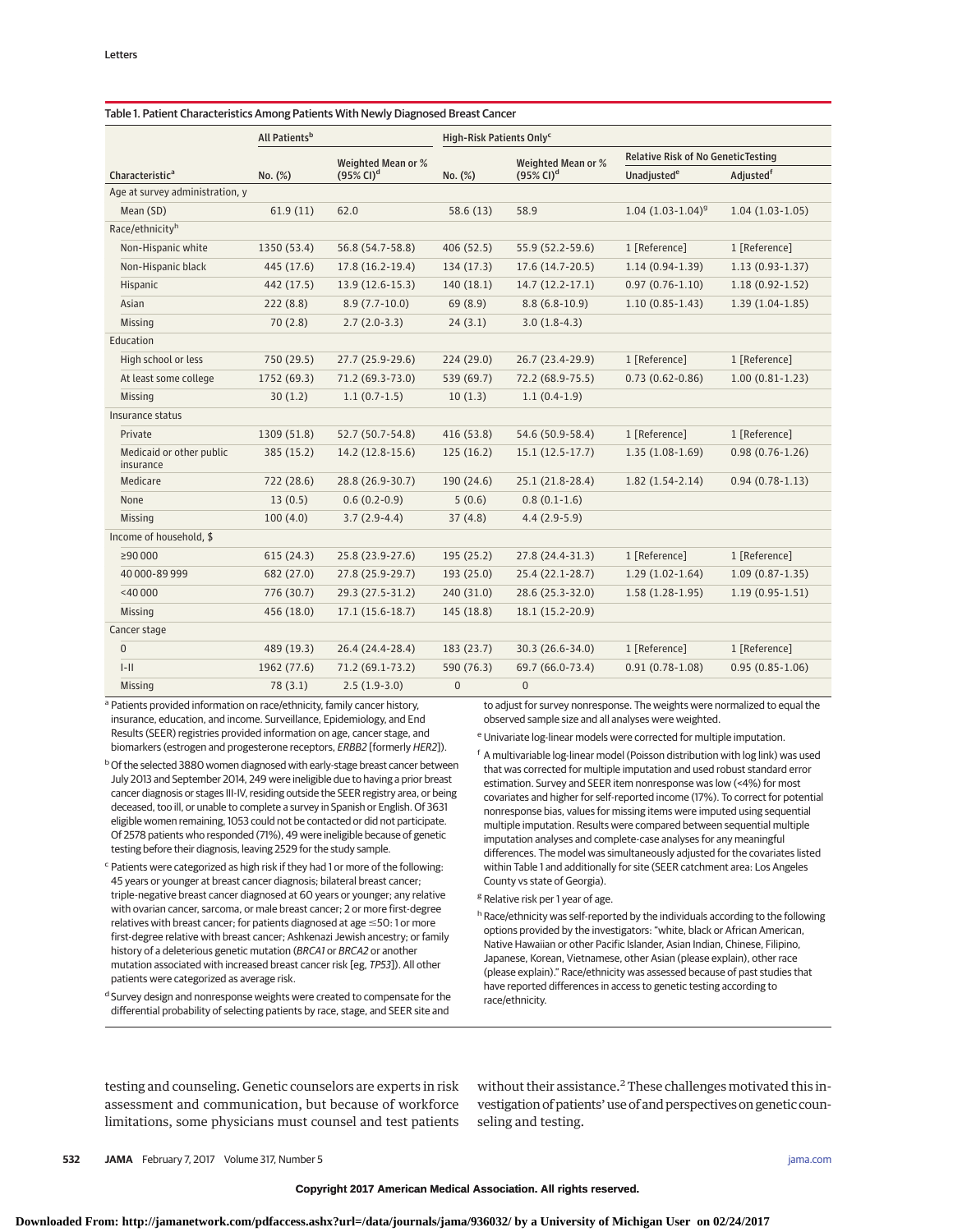| Table 2. Patient Preferences and Experiences of Genetic Testing Among Patients With Newly Diagnosed Breast Cancer |
|-------------------------------------------------------------------------------------------------------------------|
|-------------------------------------------------------------------------------------------------------------------|

|                                            | <b>High-Risk Patients</b><br>$(n = 773)^{a}$ |                                        | Average-Risk Patients<br>$(n = 1678)^a$ |                                        |
|--------------------------------------------|----------------------------------------------|----------------------------------------|-----------------------------------------|----------------------------------------|
| <b>Preferences and Experiences</b>         | No. of Patients                              | Weighted %<br>$(95\%$ CI) <sup>b</sup> | No. of Patients                         | Weighted %<br>$(95\%$ CI) <sup>b</sup> |
| Wanted testing                             | 626                                          | 80.9 (78.0-83.9)                       | 1022                                    | 59.3 (56.8-61.8)                       |
| Talked with any clinician<br>about testing | 544                                          | 70.9 (67.5-74.3)                       | 606                                     | 35.9 (33.4-38.3)                       |
| Talked with genetic counselor              | 306                                          | 39.6 (35.9-43.3)                       | 247                                     | $14.4(12.6-16.2)$                      |
| Had genetic testing                        | 404                                          | 52.9 (49.1-56.6)                       | 309                                     | 17.8 (16.0-19.9)                       |

<sup>a</sup> Patients were categorized as high risk if they had 1 or more of the following: 45 years or younger at breast cancer diagnosis; bilateral breast cancer; triple-negative breast cancer diagnosed at 60 years or younger; any relative with ovarian cancer, sarcoma, or male breast cancer; 2 or more first-degree relatives with breast cancer; for patients diagnosed at age  $\leq$ 50: 1 or more first-degree relative with breast cancer; Ashkenazi Jewish ancestry; or family history of a deleterious genetic mutation (BRCA1 or BRCA2 or another mutation associated with increased breast cancer risk [eg, TP53]). All other patients were categorized as average risk.

<sup>b</sup> Survey design and nonresponse weights were created to compensate for the differential probability of selecting patients by race, stage, and Surveillance, Epidemiology, and End Results (SEER) site and to adjust for survey nonresponse. The weights were normalized to equal the observed sample size and all analyses are weighted.

Methods | The study was approved by the University of Michigan institutional review board, which waived the requirement for patient consent. Women aged 20 through 79 years, diagnosed with stages 0 to II breast cancer between July 2013 and September 2014, identified by Surveillance Epidemiology and End Results registries of Georgia and Los Angeles County, were mailed surveys [\(Supplement\)](http://jama.jamanetwork.com/article.aspx?doi=10.1001/jama.2016.20468&utm_campaign=articlePDF%26utm_medium=articlePDFlink%26utm_source=articlePDF%26utm_content=jama.2016.16918) 2 months after surgical operation. Survey questions addressed how much patients wanted genetic testing (not at all, a little bit, somewhat, quite a bit, very much: the latter 4 were defined as wanting testing); and whether patients talked about testing with any "doctor or other health professional," had a session with a genetic counseling expert, or had testing. Cancer family history, ancestry, and clinical information were used to construct a guideline-concordant measure of high pretest risk for mutation carriage.<sup>3</sup> A log-linear model was constructed using SAS (SAS Institute), version 9.4, to compute risk ratios, adjusting for covariates (listed in Table 1) and weighted for survey design and nonresponse to identify variables independently associated with failure to receive testing among high-risk patients.

Results | A total of 2529 women (71%) responded to the survey. The mean age was 62 years (SD, 11); 56.8% were white, 17.8% black, and 71.2% had some college education (Table 1). Sixty-six percent (95% CI, 64.2%-68.2%) reported wanting testing and 29.0% (95% CI, 27.1%-30.9%) reported having a test. Thirty-one percent (n = 773; 95% CI, 29.2%- 33.1%) of patients had a high pretest mutation risk. Among average-risk patients, 59.3% (95% CI, 56.8%-61.8%) wanted testing, 35.9% (95% CI, 33.4%-38.3%) reported talking about testing with a doctor or other health professional, and 17.8% (95% CI, 16.0%-19.9%) had testing (Table 2). Among highrisk patients, 80.9% (95% CI, 78.0%-83.9%) wanted testing, 70.9% (95% CI, 67.5%-74.3%) talked about testing with a doctor or other health professional, 39.6% (95% CI, 35.9%- 43.3%) had a session with a genetic counseling expert, and 52.9% (95% CI, 49.1%-56.6%) had testing. Of tested highrisk patients, 61.7% (95% CI, 56.6%-66.7%) had an expert genetic counseling session. The most common reason highrisk patients reported for not testing was "my doctor didn't recommend it" (56.1%), "too expensive" (13.7%), "I did not want it" (10.7%), and "my family didn't want me to get it" (0.2%). On multivariable analysis (Table 1), characteristics associated with no testing included older age and Asian ethnicity but not education, income, or insurance.

Discussion | In this large, population-based study, most patients reported wanting genetic testing and 29% reported having it. Yet only 39.6% of all high-risk women and 61.7% of tested high-risk women reported having a genetic counseling session. This suggests a gap between need and availability of genetic counseling. Only 52.9% of high-risk patients had a genetic test, representing a missed opportunity to prevent ovarian and other cancer deaths among mutation carriers and their families. High-risk patients most vulnerable to undertesting included Asians and older women, despite evidence that many such patients carry mutations.<sup>4,5</sup>

Clinical need for genetic testing may not be adequately recognized by physicians. High-risk patients reported lack of a physician's recommendation, not expense, as their primary reason for not testing. Limitations of the study included the testing data source being by patient self-report and that the patients lived in only 2 geographic regions. The findings emphasize the importance of cancer physicians in the genetic testing process. Priorities include improving physicians' communication skills and assessments of patients' risk and desire for testing, and optimizing triage to genetic counselors.

Allison W. Kurian, MD, MSc Kent A. Griffith, MS Ann S. Hamilton, PhD Kevin C. Ward, PhD, MPH Monica Morrow, MD Steven J. Katz, MD, MPH Reshma Jagsi, MD, DPhil